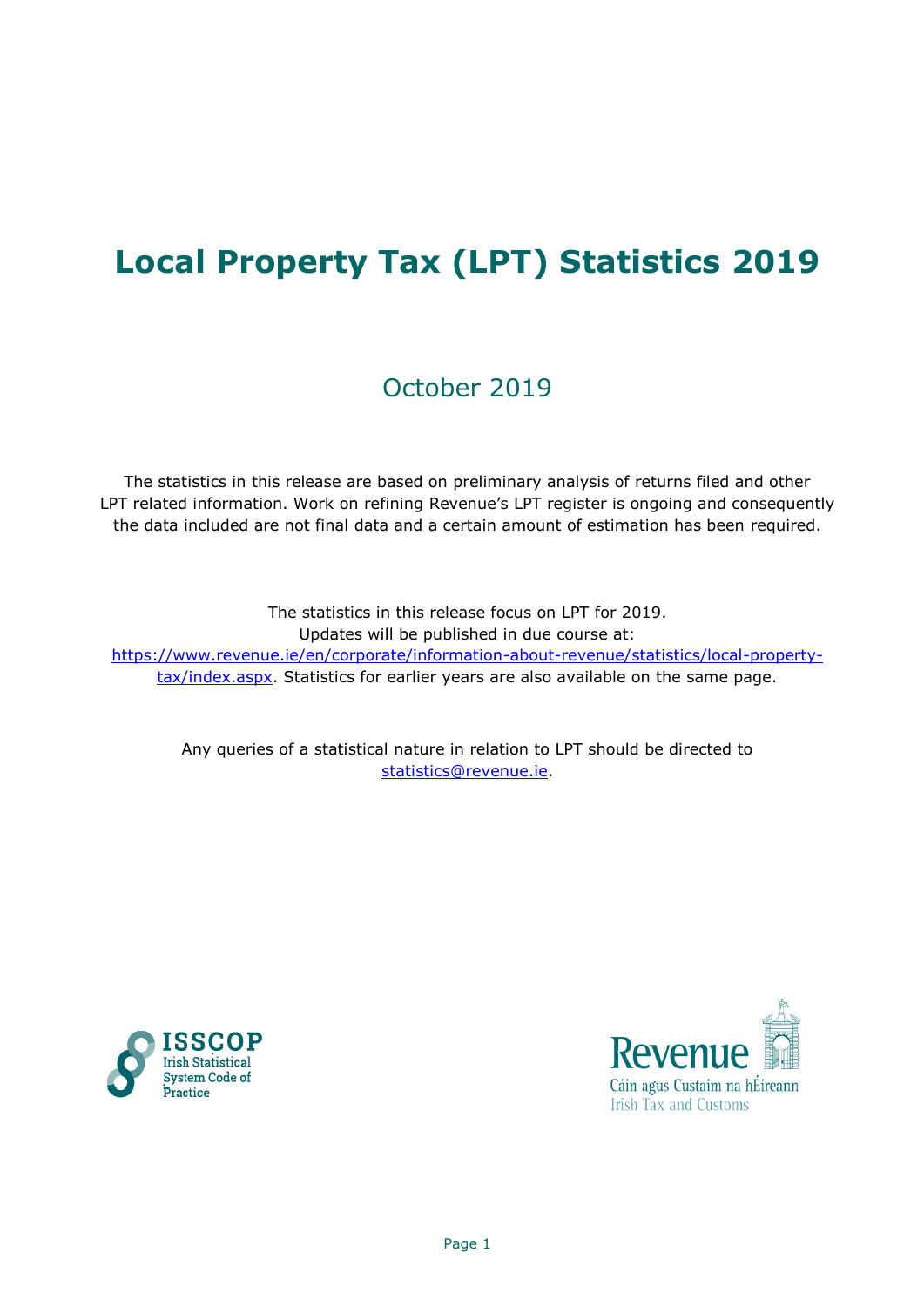#### **2019 Receipts**

LPT receipts of €346m have been transferred to the Local Government Fund in 2019 to date.

These receipts also include Household Charge (HHC) arrears. Since Revenue assumed responsibility for the collection of arrears of HHC from 1 July 2013, €72m has been collected (including €1m in 2019).

# **2019 LPT Compliance**

The LPT 2019 compliance rate is estimated to be in excess of 96% currently and is expected to increase over the remainder of the year.\*

Since February 2019, in excess of 204,000 compliance letters, for LPT liabilities for all years, have issued and the compliance campaign is ongoing. While the vast majority of property owners have fully complied with their LPT obligations, there have been a relatively small number of non-compliant cases that left Revenue with no alternative but to deploy compliance sanctions to ensure payment. However, it has been possible to subsequently resolve many of these cases without having to fully follow through with the various sanctions.

Since January 2019, a number of cases have been selected for referral to Sheriffs and 20 of these cases have escalated beyond demand stage to full debt collection/enforcement action. Approximately 10,000 tax clearance requests were refused on foot of LPT non-compliance, of which almost 97% were subsequently granted clearance following mutually acceptable payment solutions being agreed. Over 6,670 Income Tax and Corporation Tax surcharges have been applied on foot of LPT non-compliance, of the cases for which reviews were requested over 70% of the surcharges have been removed or mitigated following payment of LPT liabilities.

Revenue has continued to collect LPT by way of deduction at source for 2019 from 89,000 property owners who were subject to mandatory deduction in 2018. In the past six months over 21,000 additional deduction instructions have issued to employers/pension providers in respect of non-compliant property owners. Further instructions will issue in the coming months in respect of property owners who continue to fail to act on foot of the compliance letters recently issued.

In addition, over 13,700 valuations have been increased arising from a combination of selfcorrection and Revenue challenges.

These numbers will fluctuate over time as property owners opt to regularise their LPT affairs.

<sup>\*</sup>The compliance rate is calculated on an expected Register number extrapolated from Central Statistics Office Census 2011 / 2016 information and data collected from the administration of LPT since 2013. Work is ongoing to validate the Register.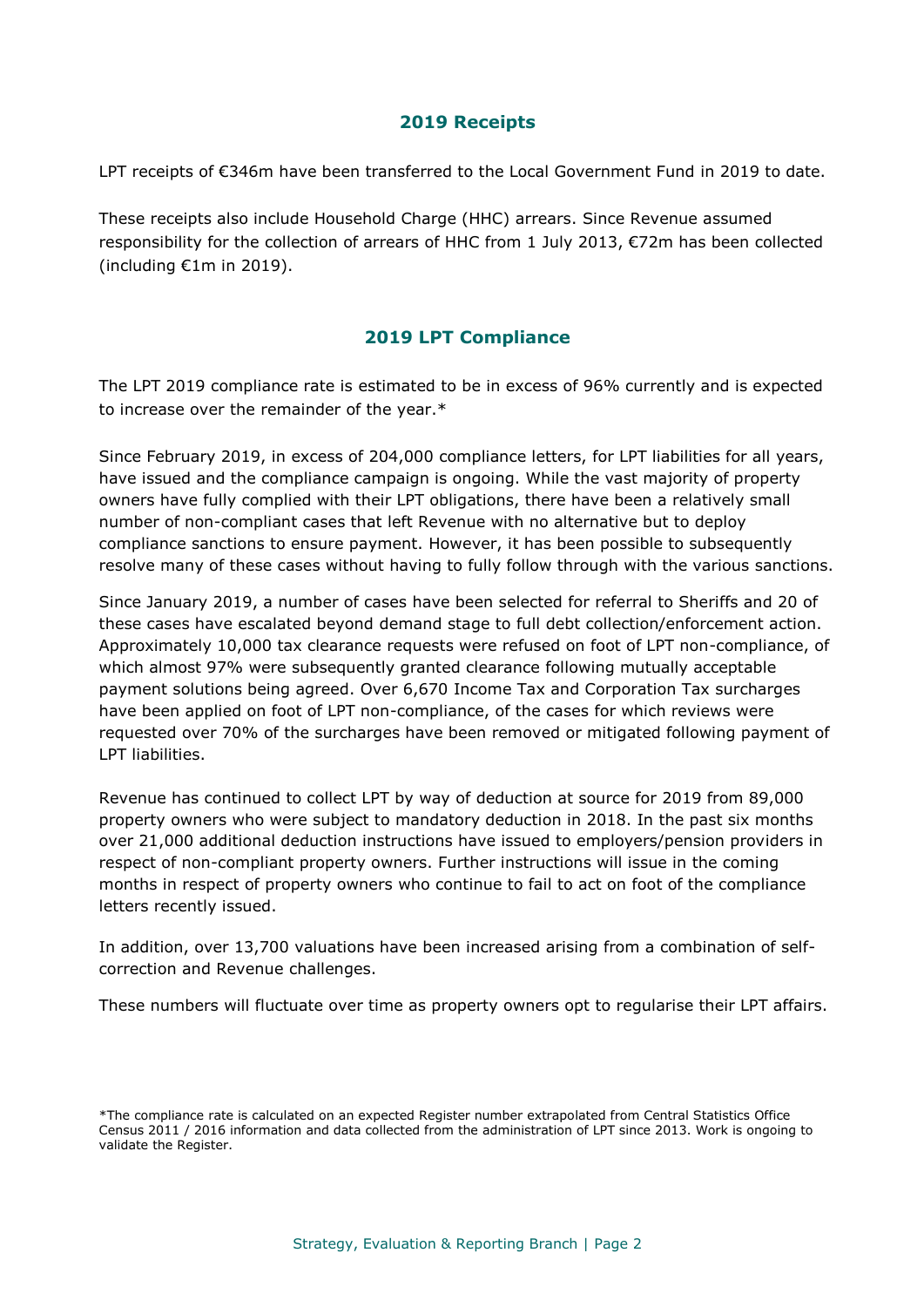#### **Local Adjustment Factor for 2019**

Nine Local Authorities availed of the opportunity to vary the rate of LPT for 2019 (compared to the standard LPT rate), covering nearly 0.7m properties (excluding Local Authority owned properties).

Revenue has made the necessary changes automatically for property owners.

The table below shows a range of LPT payment amounts for 2019 after the application of the Local Adjustment Factor for LPT 2019.

Where no Local Adjustment Factor changes have been made, the standard LPT rates apply: 0.18% on valuation bands up to €1m, 0.25% on the value over €1m.

| <b>Band</b>    | <b>Property</b><br><b>Value</b> | <b>Standard</b><br><b>Rate</b> | $+15%$   | $+10%$           | $+7.5%$         | $+2.5%$   | $-10%$        | $-15%$                                                  |
|----------------|---------------------------------|--------------------------------|----------|------------------|-----------------|-----------|---------------|---------------------------------------------------------|
|                | Range                           | (E)                            | (E)      | (C)              | (E)             | (C)       | (E)           | (E)                                                     |
| 1              | €0-100k                         | 90                             | 104      | 99               | 97              | 92        | 81            | 76                                                      |
| $\overline{2}$ | €100-150k                       | 225                            | 259      | 247              | 242             | 231       | 203           | 191                                                     |
| 3              | €150-200k                       | 315                            | 362      | 346              | 339             | 323       | 284           | 267                                                     |
| $\overline{4}$ | €200-250k                       | 405                            | 466      | 445              | 435             | 415       | 365           | 344                                                     |
| 5              | €250-300k                       | 495                            | 569      | 544              | 532             | 507       | 446           | 420                                                     |
| 6              | €300-350k                       | 585                            | 673      | 643              | 629             | 600       | 527           | 497                                                     |
| 7              | €350-400k                       | 675                            | 776      | 742              | 726             | 692       | 608           | 573                                                     |
| 8              | €400-450k                       | 765                            | 880      | 841              | 822             | 784       | 689           | 650                                                     |
| 10             | €500-550k                       | 945                            | 1,087    | 1,039            | 1,016           | 969       | 851           | 803                                                     |
| 12             | €600-650k                       | 1,125                          | 1,294    | 1,237            | 1,209           | 1,153     | 1,013         | 956                                                     |
| 14             | €700-750k                       | 1,305                          | 1,501    | 1,435            | 1,403           | 1,338     | 1,175         | 1,109                                                   |
| 16             | €800-850k                       | 1,485                          | 1,708    | 1,633            | 1,596           | 1,522     | 1,337         | 1,262                                                   |
| 18             | €900-950k                       | 1,665                          | 1,915    | 1,831            | 1,790           | 1,707     | 1,499         | 1,415                                                   |
| €1m            | $£1m+$                          | 1,800                          | 2,070    | 1,980            | 1,935           | 1,845     | 1,620         | 1,530                                                   |
| €1.5m          | $£1m+$                          | 3,050                          | 3,508    | 3,355            | 3,279           | 3,126     | 2,745         | 2,592                                                   |
|                |                                 | 22<br><b>Councils</b>          | Longford | Wexford<br>Laois | <b>Limerick</b> | Waterford | <b>Fingal</b> | <b>Dublin City</b><br><b>DLR</b><br><b>South Dublin</b> |

(Please note that rounding may affect figures displayed)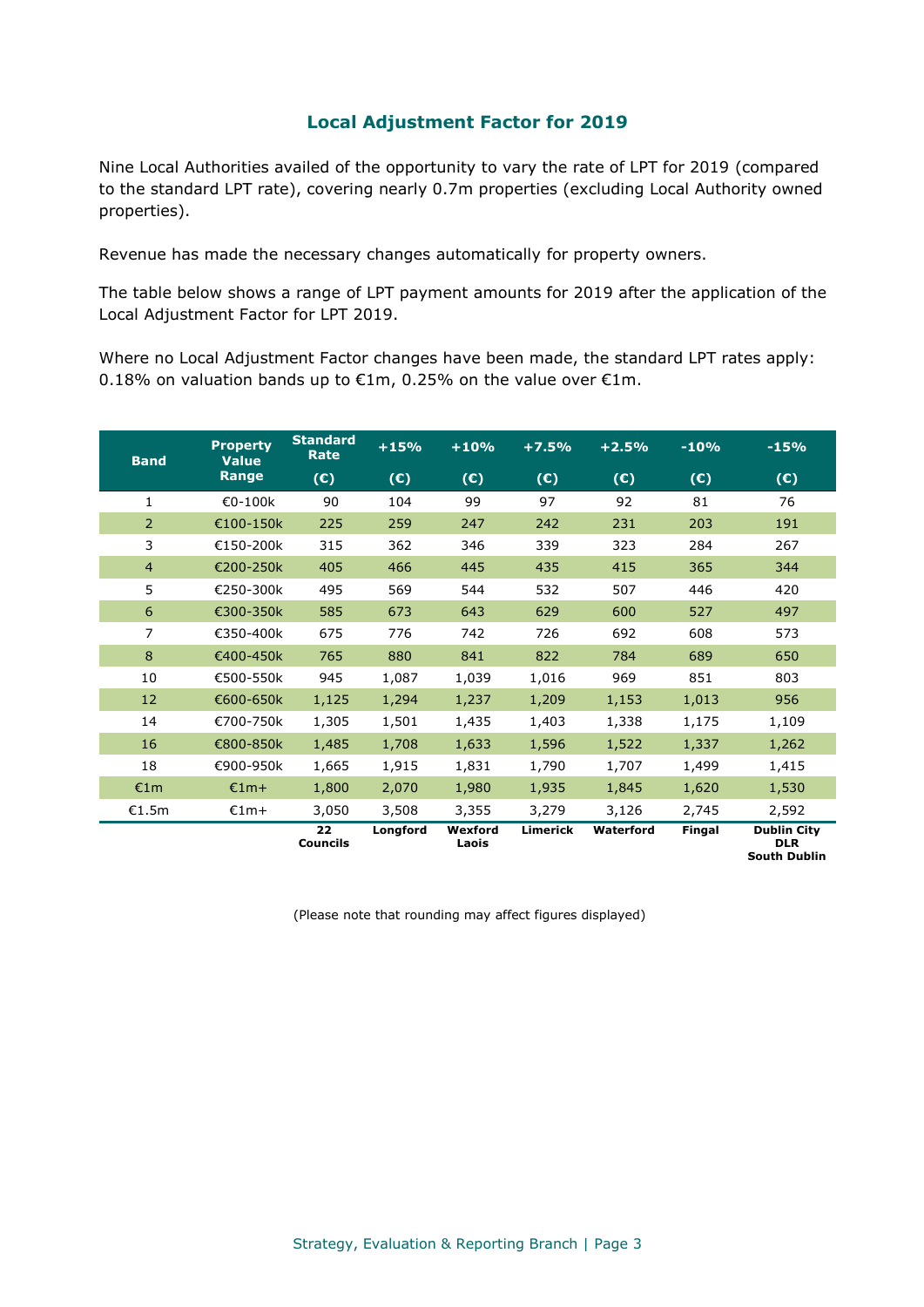### **Local Authority Analysis – Collection and Compliance to Date for 2019**

This analysis is preliminary. There is an element of estimation with regard to the distribution of numbers and amounts by Local Authority.

| <b>Local</b>                       | <b>Properties Returned *</b> | <b>Compliance Rate **</b> | <b>LPT</b> Collected ***       |  |
|------------------------------------|------------------------------|---------------------------|--------------------------------|--|
| <b>Authority</b>                   | <b>2019 LPT</b><br>(000s)    | <b>2019 LPT</b><br>(%)    | <b>2019 LPT</b><br>(€ million) |  |
| Carlow                             | 23.0                         | 98.1                      | 3.3                            |  |
| Cavan                              | 30.8                         | 97.8                      | 3.8                            |  |
| Clare                              | 53.2                         | 98.1                      | 8.6                            |  |
| Cork City                          | 53.8                         | 94.9                      | 18.2                           |  |
| Cork County                        | 167.1                        | 97.8                      | 26.1                           |  |
| Donegal                            | 72.8                         | 91.7                      | 9.6                            |  |
| Dublin City                        | 229.6                        | 92.7                      | 59.1                           |  |
| Dún Laoghaire-Rathdown             | 83.7                         | 95.4                      | 37.3                           |  |
| Fingal                             | 104.0                        | 99.8                      | 27.0                           |  |
| <b>Galway City</b>                 | 32.3                         | 97.1                      | 7.2                            |  |
| <b>Galway County</b>               | 72.1                         | 97.1                      | 12.2                           |  |
| Kerry                              | 68.7                         | 94.4                      | 12.5                           |  |
| Kildare                            | 79.0                         | 97.9                      | 17.1                           |  |
| Kilkenny                           | 36.9                         | 97.4                      | 6.3                            |  |
| Laois                              | 30.7                         | 99.5                      | 4.4                            |  |
| Leitrim                            | 16.2                         | 94.4                      | 1.9                            |  |
| Limerick City & County             | 79.1                         | 96.3                      | 14.0                           |  |
| Longford                           | 17.1                         | 95.3                      | 2.2                            |  |
| Louth                              | 50.2                         | 96.2                      | 7.7                            |  |
| Mayo                               | 59.4                         | 94.7                      | 9.1                            |  |
| Meath                              | 68.8                         | 98.1                      | 13.5                           |  |
| Monaghan                           | 23.0                         | 95.9                      | 3.3                            |  |
| Offaly                             | 28.8                         | 96.4                      | 4.1                            |  |
| Roscommon                          | 28.1                         | 97.3                      | 3.5                            |  |
| Sligo                              | 30.5                         | 96.0                      | 4.5                            |  |
| South Dublin                       | 98.2                         | 98.5                      | 21.4                           |  |
| Tipperary                          | 65.5                         | 96.9                      | 10.2                           |  |
| <b>Waterford City &amp; County</b> | 51.1                         | 96.3                      | 8.2                            |  |
| Westmeath                          | 35.9                         | 97.6                      | 5.3                            |  |
| Wexford                            | 64.6                         | 97.0                      | 11.3                           |  |
| Wicklow                            | 53.0                         | 97.0                      | 14.1                           |  |
|                                    | 1,907                        | 96.3                      | 387                            |  |

(Please note that rounding may affect figures displayed)

\* Includes rollover instructions (0.90m), new instructions (0.80m), Local Authority owned properties (0.14m), properties where a Revenue work item in active (0.01m) and properties where mandatory deduction at source (0.11m) is applied.

\*\* The compliance rate is calculated on an expected Register number extrapolated from Central Statistics Office Census 2011 / 2016 information and data collected from the administration of LPT since 2013. Work is ongoing to validate the Register.

\*\*\* LPT collected for 2019 includes an estimated €63m in prepayments received in 2018 and €324m to date in 2019. Receipts transferred to the Local Government Fund in 2019 (to date) also include €21m in LPT for earlier years and €1m of Household Charge.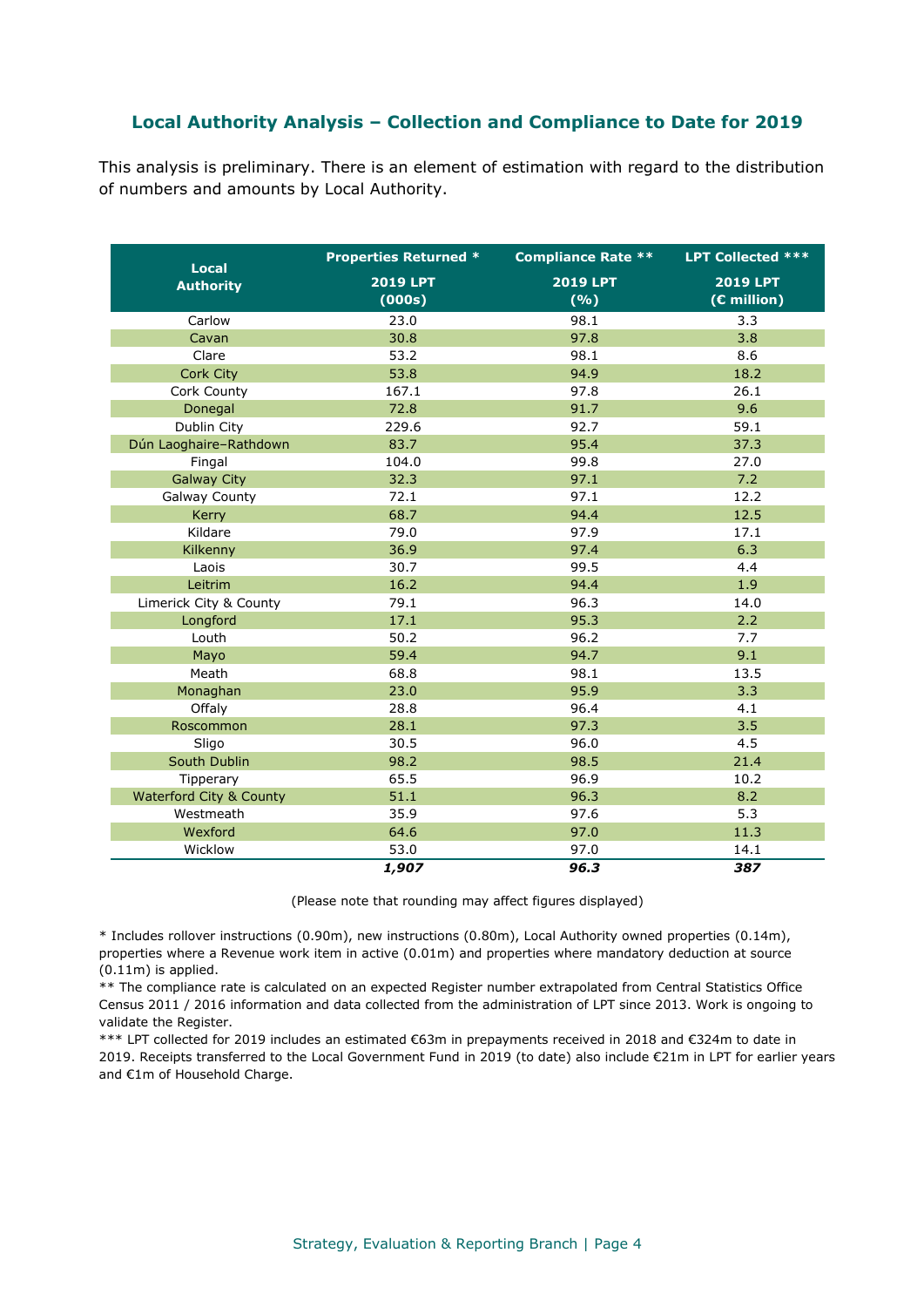#### **Local Authority Analysis – Mandatory Deduction at Source for 2019**

Mandatory deduction at source for LPT is applied for approximately 100,000 properties for 2019 LPT. The table below shows the distribution of these properties by Local Authority in each year.

These figures can fluctuate as property owners regularise their affairs. Analysis is preliminary and there is an element of estimation with regard to the distribution of numbers by Local Authority.

| Local               | <b>Mandatory Deduction</b><br><b>At Source Properties</b> |  |  |
|---------------------|-----------------------------------------------------------|--|--|
| <b>Authority</b>    | <b>2019 LPT</b><br>$(\overline{\frac{9}{6}})$             |  |  |
| Carlow              | 1.4                                                       |  |  |
| Cavan               | 1.8                                                       |  |  |
| Clare               | 2.8                                                       |  |  |
| <b>Cork City</b>    | 4.1                                                       |  |  |
| Cork Co             | 7.2                                                       |  |  |
| Donegal             | 3.5                                                       |  |  |
| Dublin City         | 9.8                                                       |  |  |
| <b>DLR</b>          | 2.6                                                       |  |  |
| Fingal              | 6.1                                                       |  |  |
| <b>Galway City</b>  | 1.5                                                       |  |  |
| Galway Co           | 3.9                                                       |  |  |
| Kerry               | 2.8                                                       |  |  |
| Kildare             | 4.9                                                       |  |  |
| Kilkenny            | 2.2                                                       |  |  |
| Laois               | 2.3                                                       |  |  |
| Leitrim             | 0.9                                                       |  |  |
| Limerick City & Co  | 4.4                                                       |  |  |
| Longford            | 0.9                                                       |  |  |
| Louth               | 3.4                                                       |  |  |
| Mayo                | 2.7                                                       |  |  |
| Meath               | 4.7                                                       |  |  |
| Monaghan            | 1.2                                                       |  |  |
| Offaly              | 1.8                                                       |  |  |
| Roscommon           | 1.5                                                       |  |  |
| Sligo               | 1.6                                                       |  |  |
| South Dublin        | 5.6                                                       |  |  |
| Tipperary           | 3.4                                                       |  |  |
| Waterford City & Co | 2.9                                                       |  |  |
| Westmeath           | 2.3                                                       |  |  |
| Wexford             | 3.3                                                       |  |  |
| Wicklow             | 2.6                                                       |  |  |
|                     | 100                                                       |  |  |

(Please note that rounding may affect figures displayed)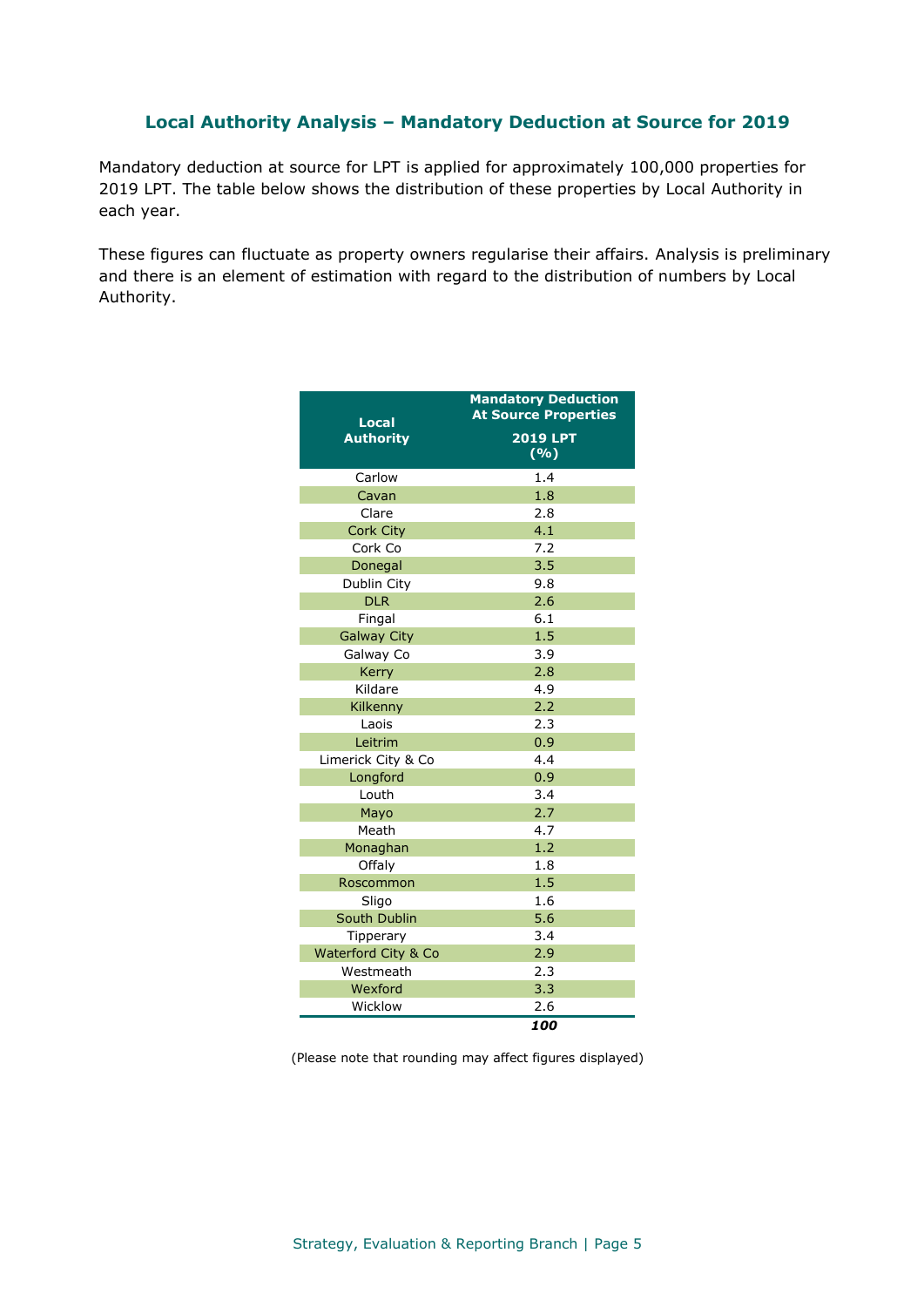# **Payment Types for 2019**

| <b>Payment Type</b>        | 2019 LPT*<br>(%) |
|----------------------------|------------------|
| Annual Debit Instruction** | 18               |
| Credit Card                | 7                |
| Debit Card                 | 17.9             |
| Direct Debit               | 22.9             |
| Single Debit Authority     | 0.6              |
| Deduct at Source           | 15.6             |
| Service Provider           | 13.1             |
| <b>Other Payment</b>       | 4.9              |
|                            | 100              |

(Please note that rounding may affect figures displayed)

\* 2019 figures are preliminary estimates, based on 2018 rollover and new instructions received to date for 2019. \*\* Annual Debit Instruction (ADI) is an elective payment method for one year or for multiple years.